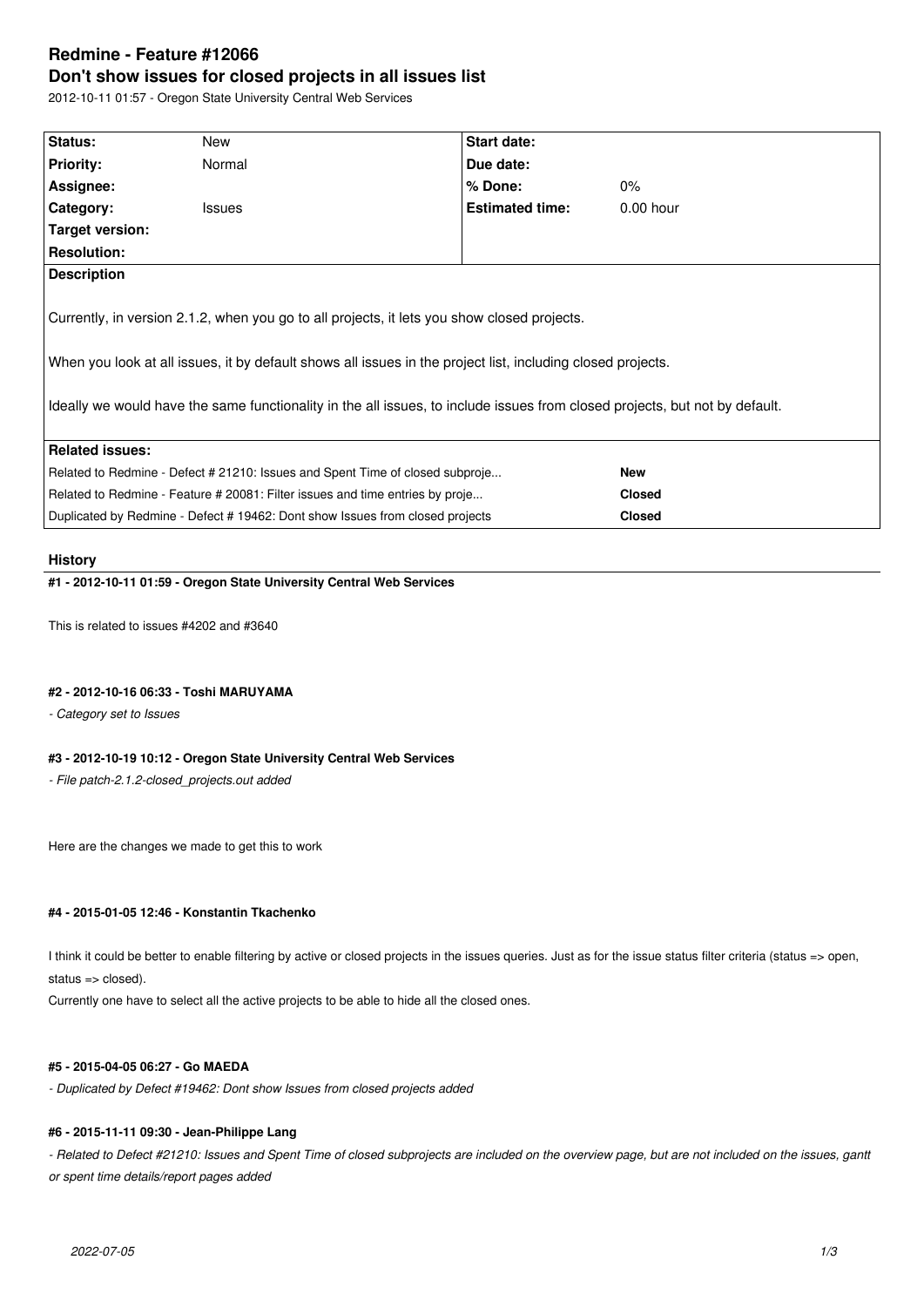#### **#7 - 2018-08-31 09:22 - zhangzhi liao**

Konstantin Tkachenko wrote:

*I think it could be better to enable filtering by active or closed projects in the issues queries. Just as for the issue status filter criteria (status => open, status => closed).*

*Currently one have to select all the active projects to be able to hide all the closed ones.*

+1

#### **#8 - 2018-08-31 12:26 - Bernhard Rohloff**

+1 for an additional filter criteria

#### **#9 - 2018-10-22 00:23 - Marius BALTEANU**

*- Related to Feature #20081: Filter issues and time entries by project status added*

#### **#10 - 2018-10-22 00:31 - Marius BALTEANU**

*- File project\_status\_filter.png added*

I've posted in #20081 two patches that add the possibility to filter issues and time entries after project status.

Moreover, I've worked on a patch that adds the "Project's status" filter to issues and time entries list by default (in the same way as Status filter is added) in two cases:

- the context is global
- when the project has subprojects

project\_status\_filter.png

What do you think?

# **#11 - 2018-10-29 07:20 - Go MAEDA**

- *Status changed from New to Closed*
- *Assignee set to Go MAEDA*
- *Target version set to 4.0.0*
- *Resolution set to Fixed*

Committed the patch posted by Marius. Thanks.

# **#12 - 2018-10-29 07:22 - Go MAEDA**

- *Status changed from Closed to New*
- *Assignee deleted (Go MAEDA)*
- *Target version deleted (4.0.0)*
- *Resolution deleted (Fixed)*

### Go MAEDA wrote: